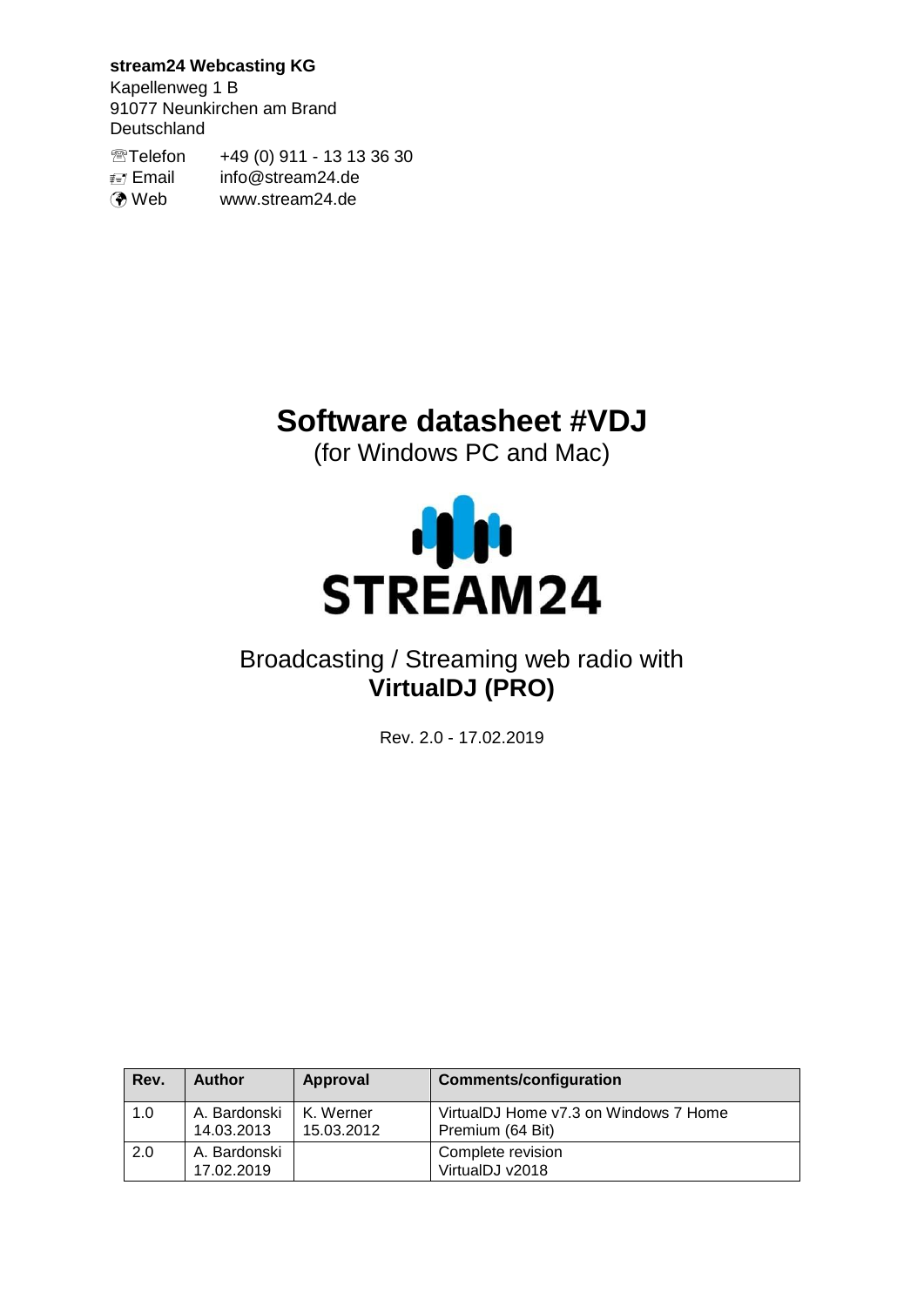#### **Introduction**

Virtual DJ is virtual mixer software for MP3 files and for external music sources, developer is the company Atomix Productions.

The application includes numerous functions and interfaces in order to provide a perfect DJ performance.

VirtualDJ supports (but only with PRO license) live streaming to Shoutcast or Icecast servers, a MP3-encoder is on board.

We cannot go into any special features or extended functions of VirtualDJ in this tutorial. We will show you step by step below how to broadcast live with VirtualDJ and your new streaming server.

#### **1. Software Download und Installation**

Follow this link:

**[https://www.virtualdj.com](https://www.virtualdj.com/)**

Download and install the appropriate version for your computer (PC / Mac / 32bit / 64bit):

| VirtualDJ 2018 Setup                                                                                               |                   | $\times$ |
|--------------------------------------------------------------------------------------------------------------------|-------------------|----------|
| Welcome to the VirtualDJ 2018 installer                                                                            | <b>VIRTUAL DJ</b> |          |
| œ                                                                                                                  |                   |          |
| You must agree to the License Agreement before you can install the<br>I accept the terms in the License Agreementi |                   |          |
|                                                                                                                    |                   | v8.3.474 |
| Advanced<br><b>EULA</b><br><b>Install</b>                                                                          | Cancel            |          |

Fig. 1: VirtualDJ | Installation

Important at this point: The manufacturer tells that the use of VirtualDJ for private use is "free", but to be able to stream live, the paid "PRO" license is necessary.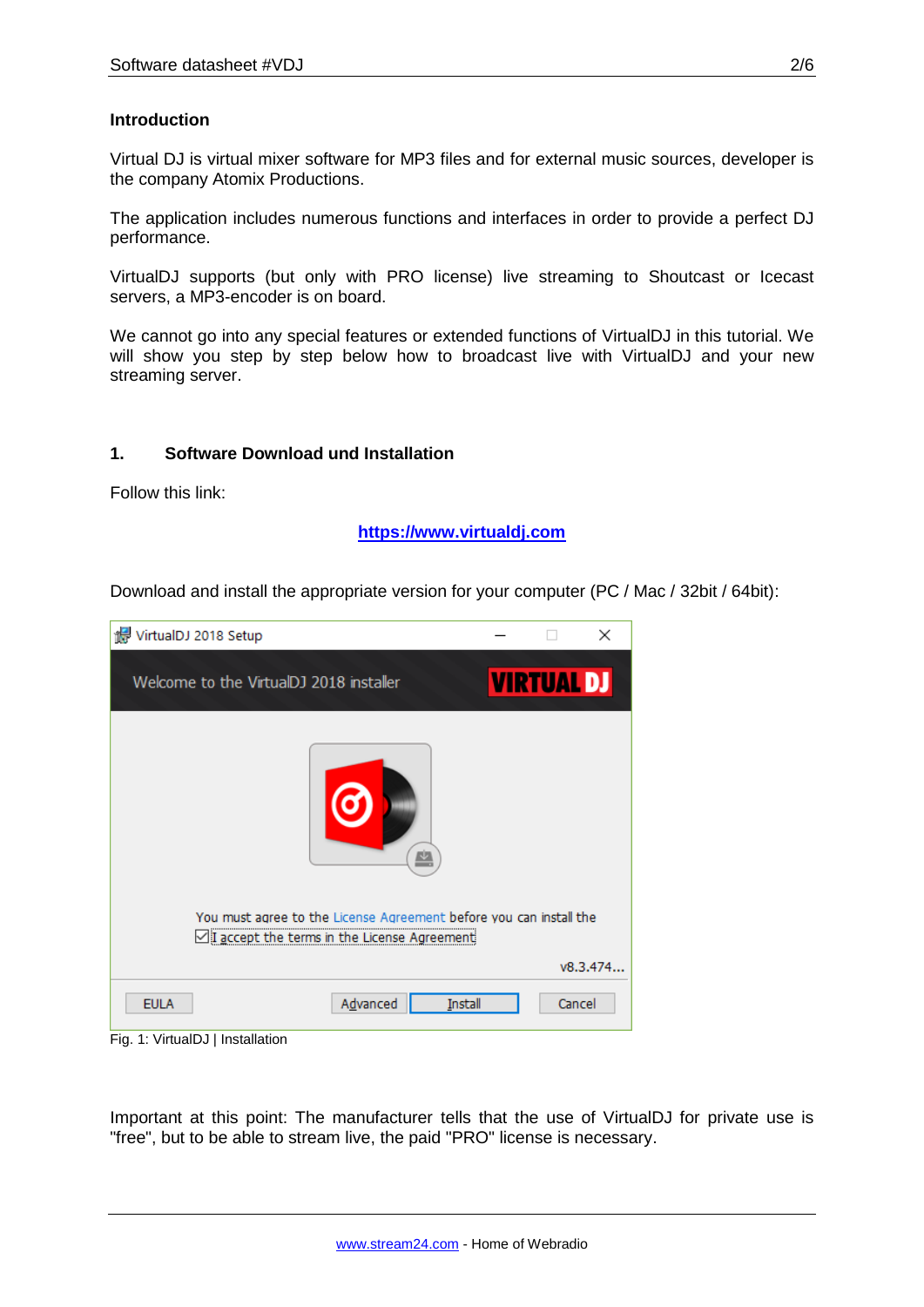### **2. Configuration for live streaming**

#### 2.1 VirtualDJ application window

After the installation or after starting VirtualDJ you get the following full screen window:



Fig. 2: VirtualDJ | Application start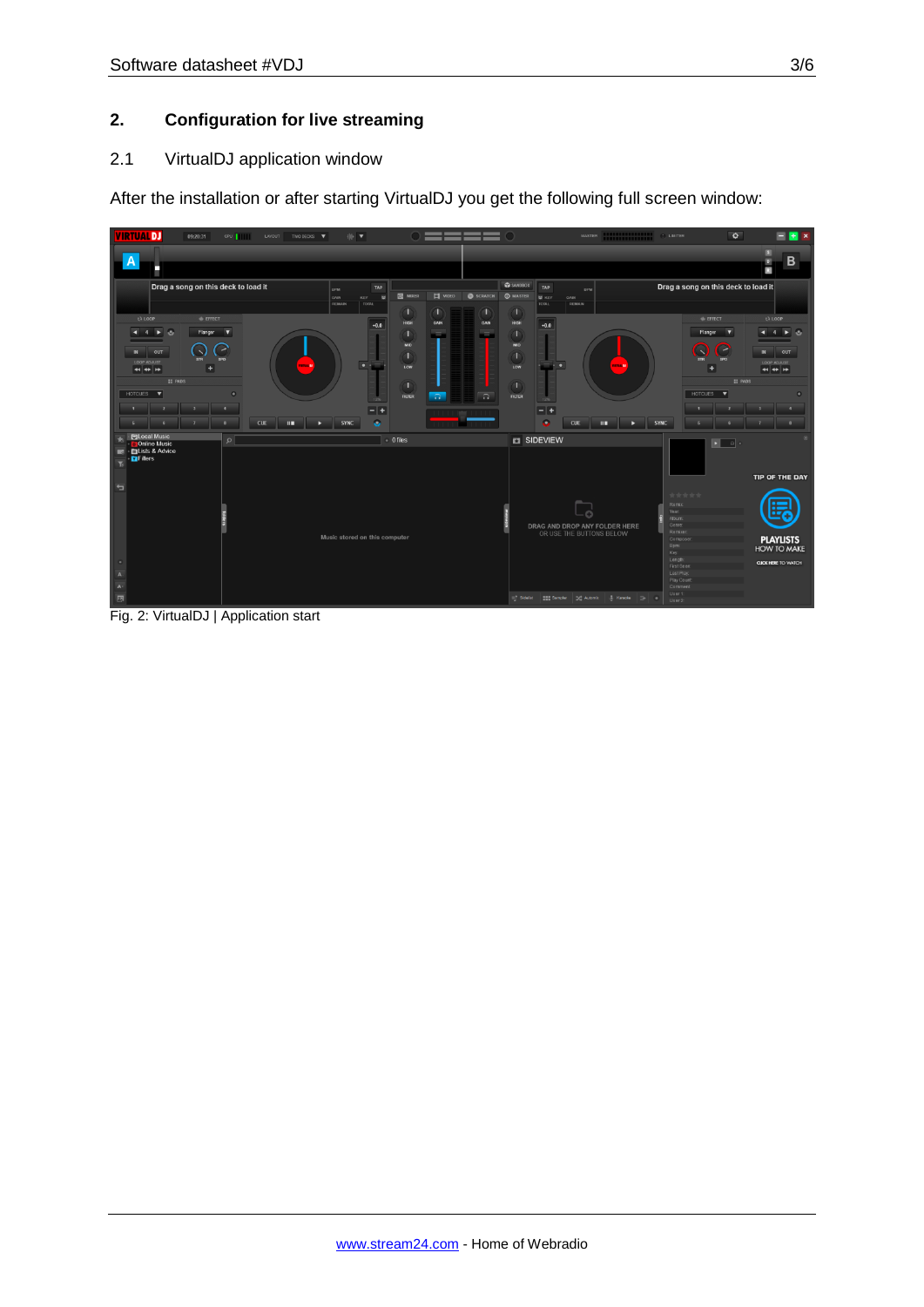#### 2.2 Open VirtualDJ configuration menu

Now click on the icon for the "Settings" in the upper right corner of the bar:



When opening for the first time, the new window will show something like:



Fig. 4: Virtual DJ | Tutorial videos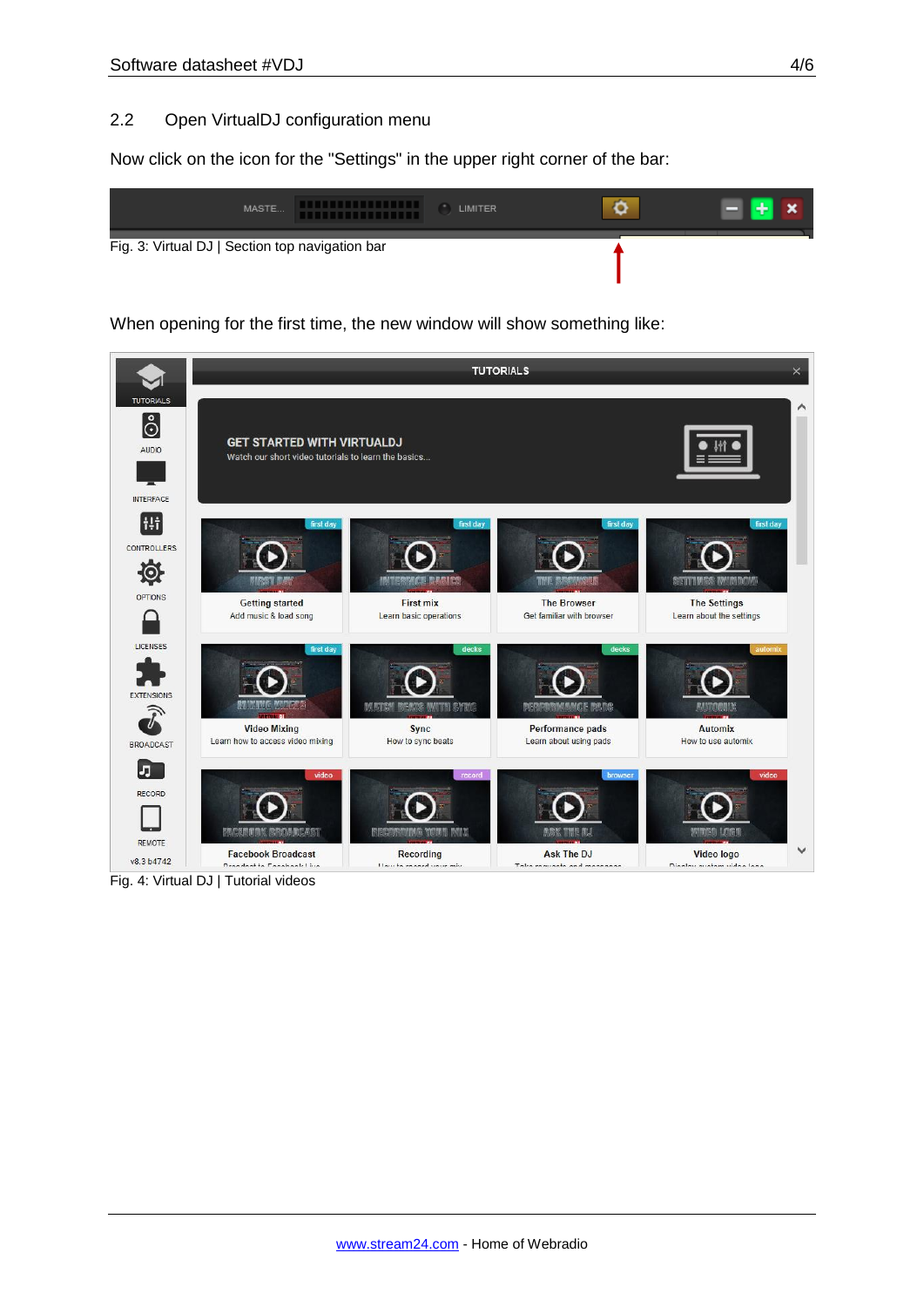### 2.3 Broadcast | Radio Server settings

Select on the left side the submenu "Broadcast" and go to "Radio Server".

The server and codec parameters are set here. You will find your personal server data in the customer area under "Server Administration | Server Configuration".

|                             | <b>BROADCAST</b><br>$\times$    |                                |                                                                       |                |                 |  |
|-----------------------------|---------------------------------|--------------------------------|-----------------------------------------------------------------------|----------------|-----------------|--|
| <b>TUTORIALS</b><br>စြံ     | <b>SELECT</b>                   |                                |                                                                       |                |                 |  |
| <b>AUDIO</b>                |                                 |                                |                                                                       |                |                 |  |
| <b>INTERFACE</b>            | $\blacktriangleright$           | application                    | $\mathbf{\Omega}$                                                     |                |                 |  |
| Ht<br><b>CONTROLLERS</b>    | <b>VIDEO</b>                    | <b>AUDIO</b>                   | <b>RADIO SERVER</b>                                                   |                | <b>PODCASTS</b> |  |
| Ö.<br><b>OPTIONS</b>        |                                 |                                | $(\mathfrak{C})$ start broadcast                                      |                |                 |  |
|                             |                                 |                                |                                                                       |                |                 |  |
| <b>LICENSES</b>             |                                 | Config: default                | $\begin{array}{c c c c c} \hline \textbf{H} & \textbf{K} \end{array}$ |                |                 |  |
| <b>EXTENSIONS</b>           | Protocol:                       | <b>IceCast</b><br>$\checkmark$ | Encoding Quality: MP3 - 128 kbps                                      |                | $\check{~}$     |  |
|                             | Server URL:<br>rs1.stream24.net |                                |                                                                       |                |                 |  |
| <b>BROADCAST</b>            | Mount Address:                  | /live.mp3                      | Server Port:                                                          | 8100           |                 |  |
| 5                           | Login:                          | source                         | Password:                                                             | ******         |                 |  |
| <b>RECORD</b>               | Session Name:                   | Radio Sunhsine                 | Session Genre:                                                        | <b>Various</b> |                 |  |
|                             | Other Fields:                   |                                |                                                                       |                |                 |  |
| <b>REMOTE</b><br>v8.3 b4742 |                                 |                                | VirtualDJ PRO' license needed                                         |                |                 |  |

Fig. 5: VirtualDJ | Radio Server settings

- As **Protocol** select IceCast.
- For **Encoding Quality:** "MP3 128 kbps"
- Enter in the fields **Server URL**, **Mount Address**, **Server Port** and **Password** your individual server data provided by us. The **Login** (Username) is optional and always: "source".
- **Radio/Session Name:** Name of your radio station.
- **Session Genre**: This is where you can specify the kind of music. (e.g. Rock/Pop)